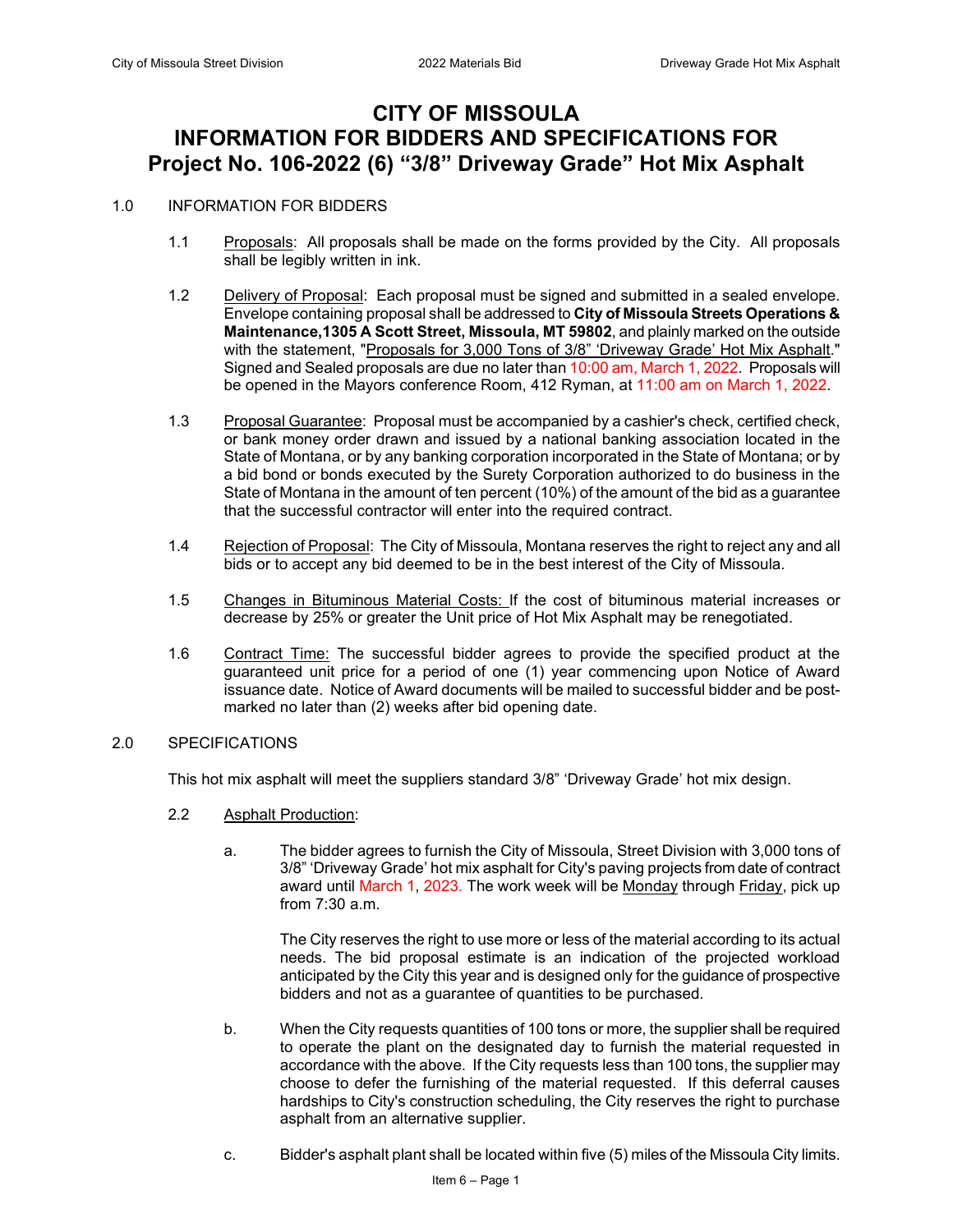The asphalt will be picked up at the plant location by City trucks.

- d. The City of Missoula reserves the right to utilize other asphalt plants in the area if the City Trucks are delayed more than 10 minutes at the plant location; or if City trucks are forced to wait for additional City or private trucks before loading can proceed.
- 2.3 Asphalt Production Schedule:
	- a. The asphalt plant shall remain operable during normal operating hours to insure reasonable tonnage deliveries for daily project completion. A nonscheduled plant shutdown shall be at the mutual consent of the plant manager or his designated representative and the City of Missoula Streets Operations & Maintenance.
	- b. The City Street Superintendent or his designated representative shall inform the supplier by 12:00 noon of the preceding day when the City requires hot mix asphalt for the following day.
- 2.4 Method of Measurement and Basis of Payment:
	- a. Hot mix asphalt shall be paid for at the unit price bid per ton as furnished to the City. Payment shall be full compensation for furnishing, handling, storing, and heating of the mixture and for all samples, labor, tools, equipment and incidentals necessary to furnish the material in full compliance with the specifications.
	- b. No payment shall be made for any rejected batch or load. Any batch or load which contains a quantity varying more than four-tenths (0.4) of one (1.0) percent from the percentage as fixed by the lab test shall be rejected. Material may also be rejected for other deviations from these specifications.
	- c. Material will not be deemed delivered until it is deposited in a City truck. Payment will be made only for material delivered.
	- d. Tonnage shall be measured by certified scales provided by the supplier or on public scales most accessible to the source. Each vehicle used in transporting hot mix asphalt shall be weighed completely empty and again after loading. The difference in weights will be used as a basis for computing the tonnage on a 2,000 pound ton.
	- e. The listed quantities are based on preliminary project programming, which is subject to change. The City reserves the right to vary the quantities of each line item and may alter tonnage without additional price negotiation.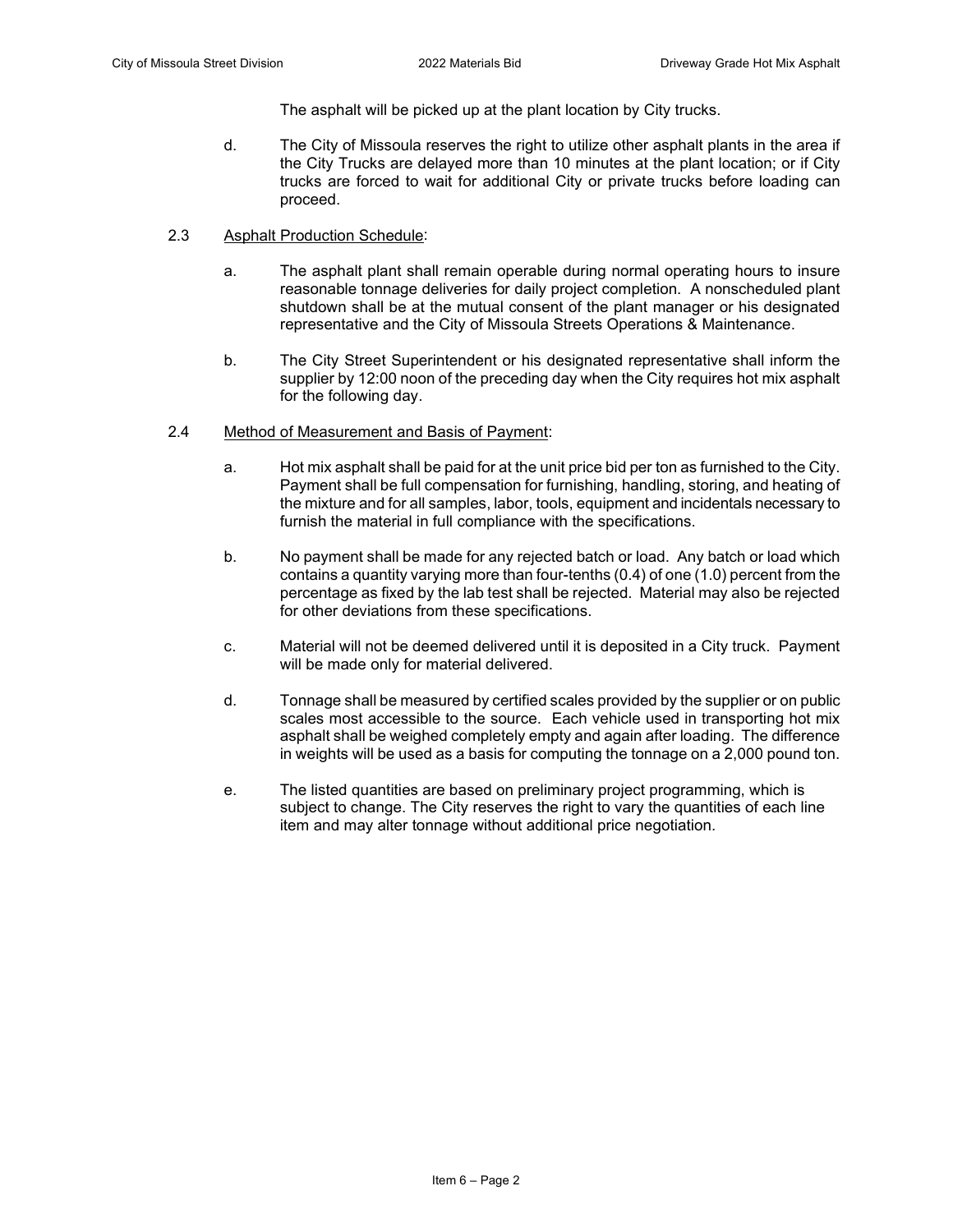### **PUBLIC WORKS PROJECT NO. 106-2022 (6)**

### **PROPOSAL FOR FURNISHING 3/8" 'DRIVEWAY GRADE' HOT MIX ASPHALT**

The undersigned bidder having examined the specifications for bid, hereby proposes to provide **3,000 tons** of 3/8" 'Driveway Grade' hot mix asphalt to the City of Missoula, Montana, complete in accordance with the specifications on file in the office of the City Engineer for the prices quoted in this proposal.

The undersigned bidder further agrees that the only persons or parties interested in this proposal are in all respects fair and without fraud; that it is made without collusion with any officials or employees of the City of Missoula, and that the proposal is made without any connection or collusion with any person making another proposal.

| Enclosed herewith is a                                                                     | as a proposal guarantee, in the amount of |
|--------------------------------------------------------------------------------------------|-------------------------------------------|
| ten percent of bid, or                                                                     | Dollars, (\$                              |
| which the undersigned agrees is to be forfeited to and become the property of the City of  |                                           |
| Missoula as liquidated damages, should this proposal be accepted and the contract          |                                           |
| awarded to him and he fails to deliver the materials in the form prescribed, but otherwise |                                           |
| the proposal guarantee shall be returned to the undersigned upon signing of the contract.  |                                           |

The undersigned bidder further agrees that pursuant to Section 18-1-102 Montana Code Annotated, the City is required to provide purchasing preferences to resident Montana vendors and/or for products made in Montana against the bid of a nonresident if the state of the nonresident enforces a preference for residents.

In submitting this bid, it is understood that the City of Missoula reserves the right to reject any and all bids, to delete certain items, and to postpone award for a reasonable time.

The undersigned bidder certifies that he understands and accepts the manner of payment of the cost of materials for this bid item.

The undersigned bidder certifies that he has received and duly considered the following Addenda to the specifications and the following revisions or additions to the plans:

| Addenda: No. | Dated |  |
|--------------|-------|--|
| Addenda: No. | Dated |  |
| Addenda: No. | Dated |  |
| Addenda: No. | Dated |  |

(Bid Proposal sheet on reverse side)